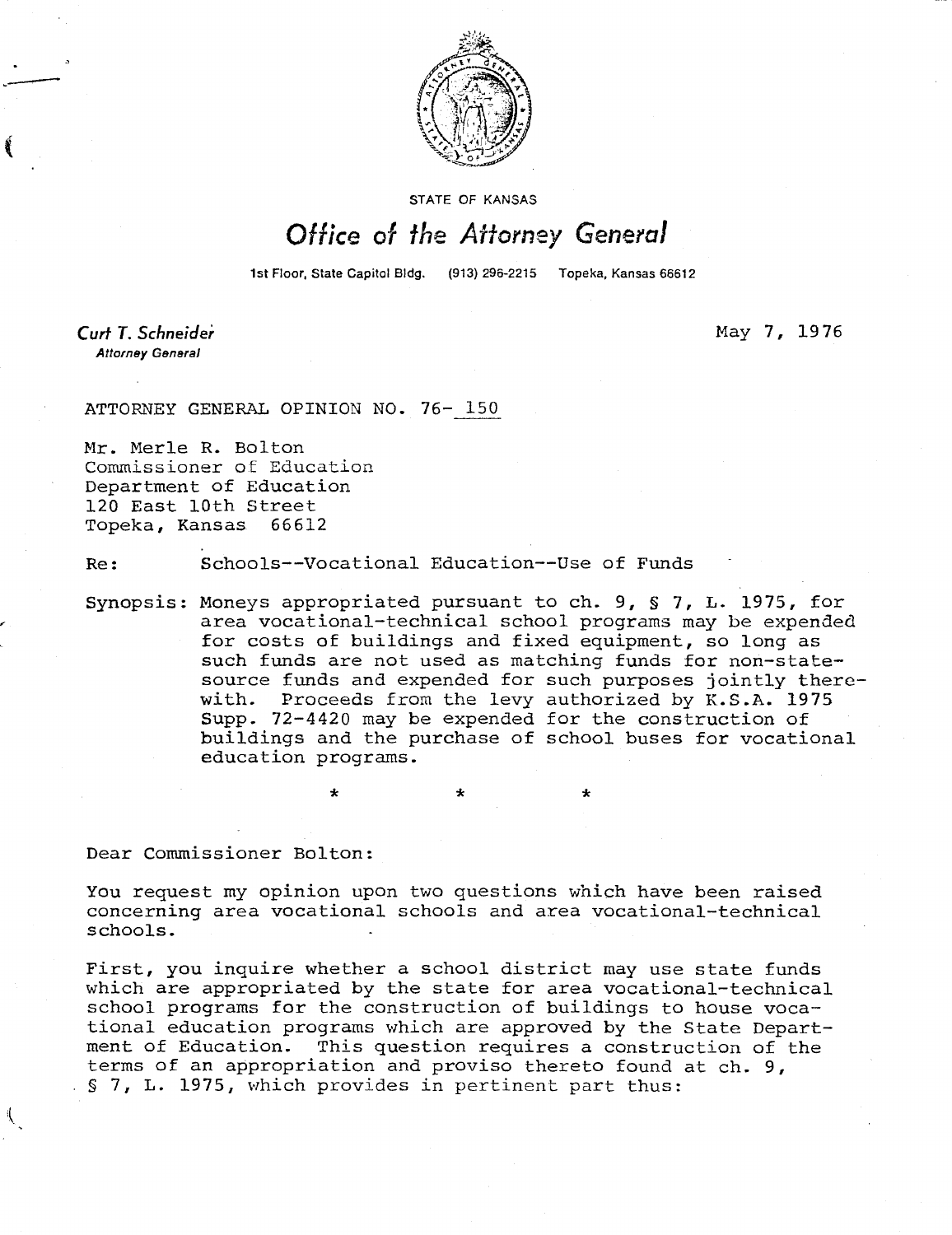Mr. Merle R. Bolton Page Two May 7, 1976

> "(a) There is appropriated for the above agency [Department of Education] from the state general fund the following:

> > $\star$

 $\star$ 

\*

Area vocational-technical school program  $(state)$  . . . . . . . . . . . . . 3,620,646 ... Provided further, That no state money shall be used to match costs of buildings and fixed equipment, that not to exceed 30 percent of the total cost of non-fixed equipment shall be matched by state funds, and that not to exceed 35 percent of the total cost of operational and instructional costs shall be matched by state funds . . . ." [Emphasis supplied.]

By the terms of the proviso, no part of the \$3,620,646 may be used to "match costs of buildings and fixed equipment . . . ." The question which is posed is whether this proviso prohibits any use whatever of any part of the \$3,620,646 for costs of buildings and fixed equipment, or whether it prohibits only use of these funds to match other funds for those purposes. The term "match" has come to have a fixed usage in the jargon of federal grantsmanship. Eligibility for a grant of federal funds for a particular purpose may be conditioned upon agreement by the grantee to furnish corresponding funds from its own resources to be used jointly with the federal funds for the project. Funds required to be furnished by the grantee, and used jointly with the federal funds, are commonly referred to as "matching funds." The grantee may be required to furnish funds to match the federal money in toto, or in a specified proportion of the federal funds. The proviso makes no reference to federal or other non-state funds, however. It prohibits use of the appropriated moneys to "match" specified costs, however, and not to "match" federal or other moneys available to defray those costs.

It may be argued, likewise, that this proviso reflects a legislative intent to forbid use of the moneys so appropriated for the costs of buildings and fixed equipment under any circumstances. To implement this imputed legislative intent, the proviso must be construed to prohibit use of the appropriated funds to defray the costs of buildings and fixed equipment, and to prohibit application of the monies to satisfy any costs of these items, whether used alone or jointly with federal or other funds. An extremely literal construction of the direction that no state money shall be used to "match [certain] costs" may be argued to support this interpretation. However, elsewhere in the same proviso, where the legislature undertook to restrict or prohibit the use of appropriated moneys for a particular purpose,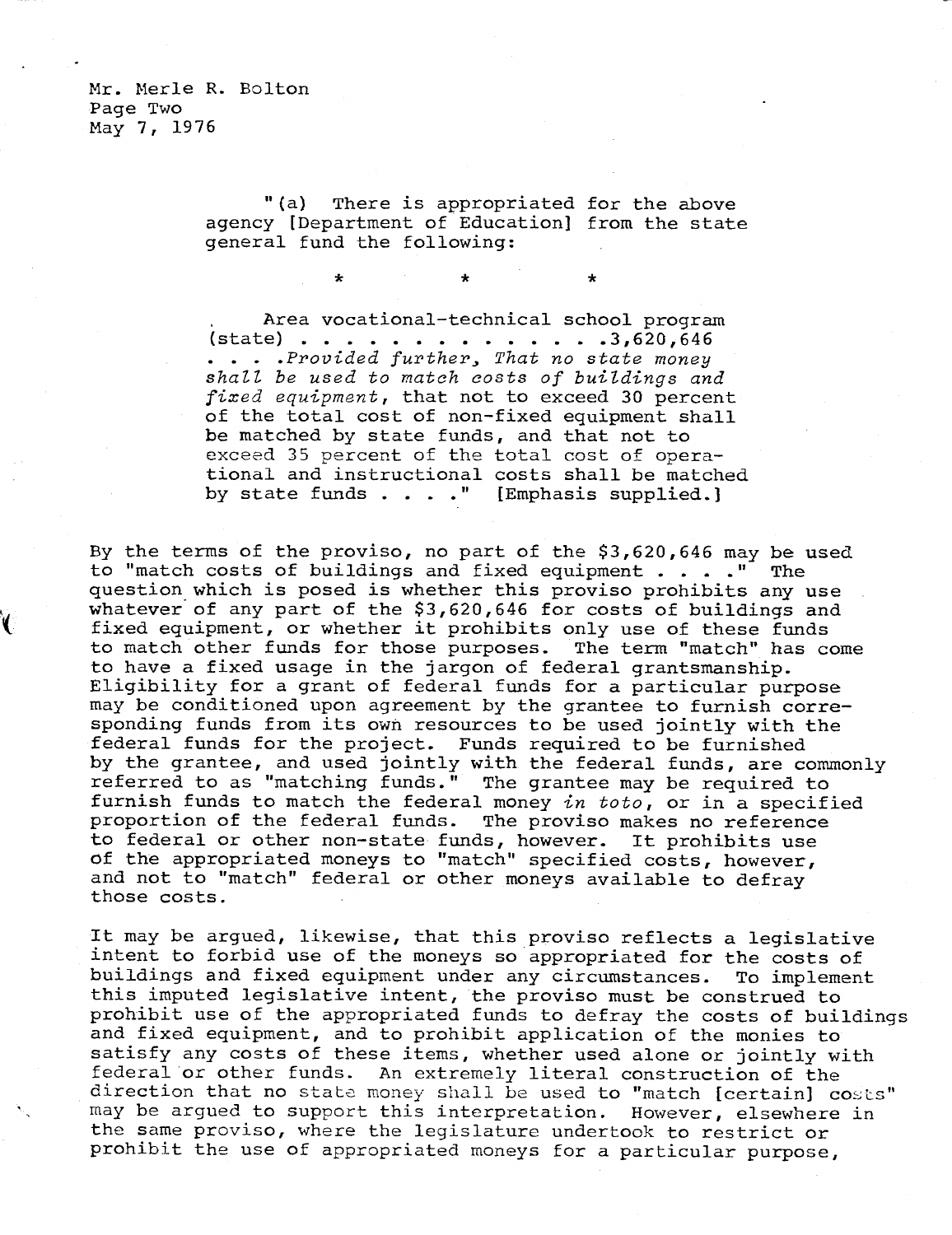Mr. Merle R. Bolton Page Three May 7, 1976

it did so unequivocally and without reference to the matching of costs. It provided, thus, that "not less than \$349,021 shall be used for new programs," a substantial departure from the preceding restrictions whereby the use of state moneys to "match" certain costs was prohibited.

A direction that funds shall not be used for a specific purpose is clear and unambiguous. A direction that funds shall not be used to match costs incurred for a certain purpose is less so. In my judgment, there is a material difference between the two restrictions. The difference in language indicates, in my opinion, that the legislature sought to impose differing kinds of restrictions. I.e., a direction that state moneys shall not be used to match costs for certain purposes is, despite the omission of any reference to federal or other non-state-source moneys, a direction that state moneys shall not be used jointly with funds from any other source for the specified purposes, and not a direction that state moneys shall not be used at all for the specified purposes.

Construed thus, it is my opinion that state moneys approved by ch. 9, § 7, L. 1975, for area vocational-technical school programs, may not be used to match non-state-source moneys, and expended jointly for the specified purposes, and in particular, for costs of buildings and fixed equipment. However, if state moneys are proposed to be used solely and alone for the costs of buildings and fixed equipment, that use is not prohibited by the proviso.

Such a construction does not necessarily affront any legislative<br>intent. It may very well have been the view of the legislature It may very well have been the view of the legislature that the use of state moneys to match available federal funds, and thus enlarge the resources available for construction and fixed equipment, would lead to overbuilding and an excess of equipment, whereas a forced reliance upon state moneys alone for such capital expenditures would forestall possible reckless overexpenditures for such purposes.

Secondly, you inquire whether a unified school district may expend proceeds from the two mill levy authorized by K.S.A. 1975 Supp. 72-4420 for the construction of buildings to house vocational education programs approved by the State Department of Education. That provision states in pertinent part thus:

> "The board of education of any school district may levy a tax of not to exceed two (2) mills upon the taxable tangible property within the school district for the purpose of providing revenue for the cost of establishing, conducting, maintaining and administering